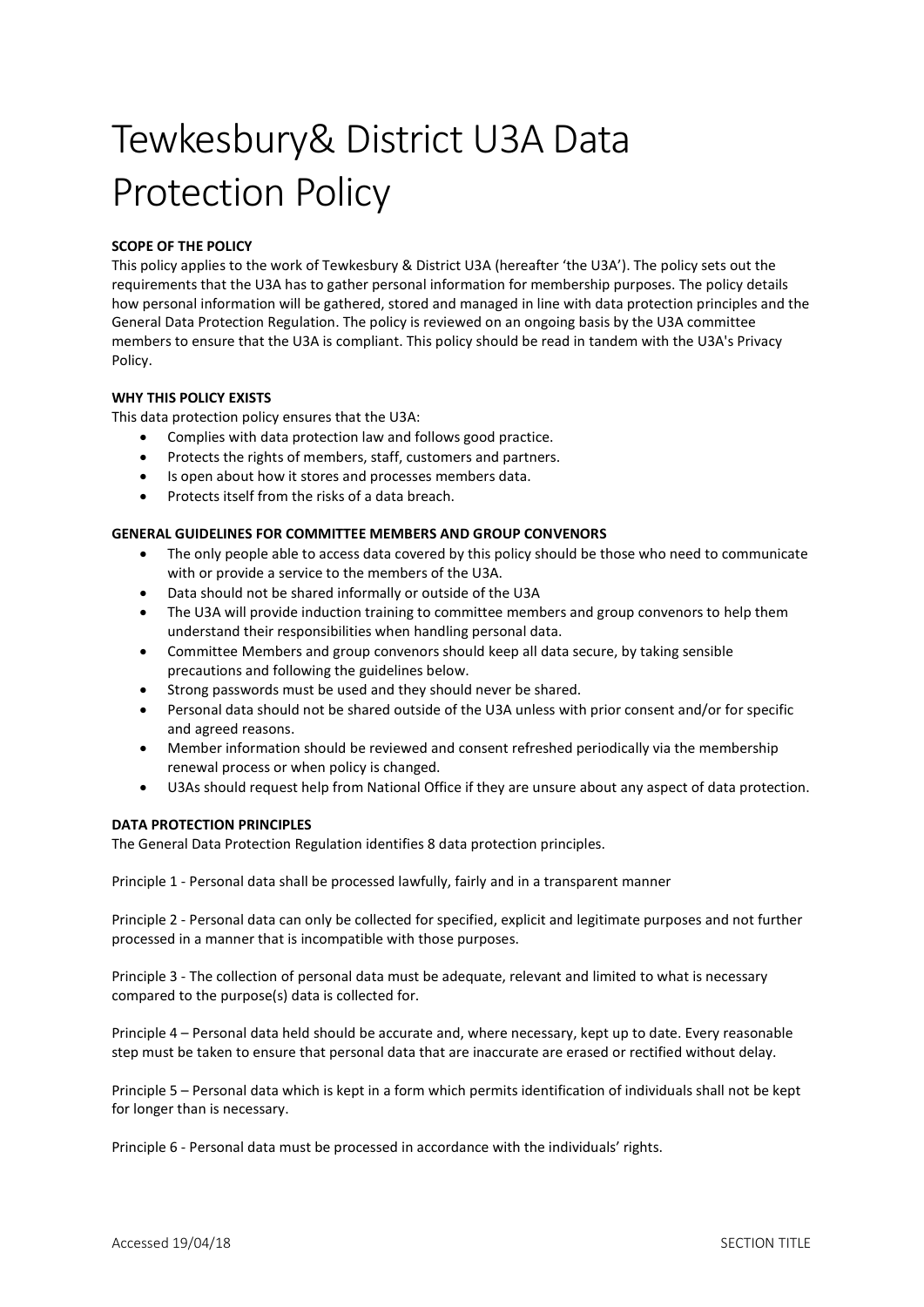Principle 7 - Personal data must be processed in a manner that ensures appropriate security of the personal data, including protection against unauthorised or unlawful processing and against accidental loss, destruction or damage, using appropriate technical or organisational measures.

Principle 8 - Personal data cannot be transferred to a country or territory outside the European Union unless that country or territory ensures an adequate level of protection for the rights and freedoms of individuals in relation to the processing of personal data.

## Lawful, fair and transparent data processing

The U3A requests personal information from potential members and members for the purpose of sending communications about their involvement with the U3A. The forms used to request personal information will contain a privacy statement informing potential members and members as to why the information is being requested and what the information will be used for. Members will be asked to provide consent for their data to be held and a record of this consent along with member information will be securely held. U3A members will be informed that they can, at any time, remove their consent and will be informed as to who to contact should they wish to do so. Once a U3A member requests not to receive certain communications this will be acted upon promptly and the member will be informed as to when the action has been taken.

### Processed for Specified, Explicit and Legitimate Purposes

Members will be informed as to how their information will be used and the Committee of the U3A will seek to ensure that member information is not used inappropriately. Appropriate use of information provided by members will include:

- Communicating with members about the U3A's events and activities
- Group convenors communicating with their group members about specific group activities.
- Adding members details to the direct mailing information for the Third Age Trust magazines Third Age Matters and Sources.
- Sending members information about Third Age Trust events and activities.
- Communicating with members about their membership and/or renewal of their membership.
- Communicating with members about specific issues that may have arisen during the course of their membership.

The U3A will ensure that group convenors are made aware of what would be considered appropriate and inappropriate communication. Inappropriate communication would include sending U3A members marketing and/or promotional materials from external service providers.

The U3A will ensure that members' information is managed in such a way as to not infringe an individual members rights which include:

- The right to be informed.
- The right of access.
- The right to rectification.
- The right to erasure.
- The right to restrict processing.
- The right to data portability.
- The right to object.

## Adequate, Relevant and Limited Data Processing

Members of the U3A will only be asked to provide information that is relevant for membership purposes. This will include:

- Name.
- Postal address.
- Email address.
- Telephone number.
- Gift Aid entitlement.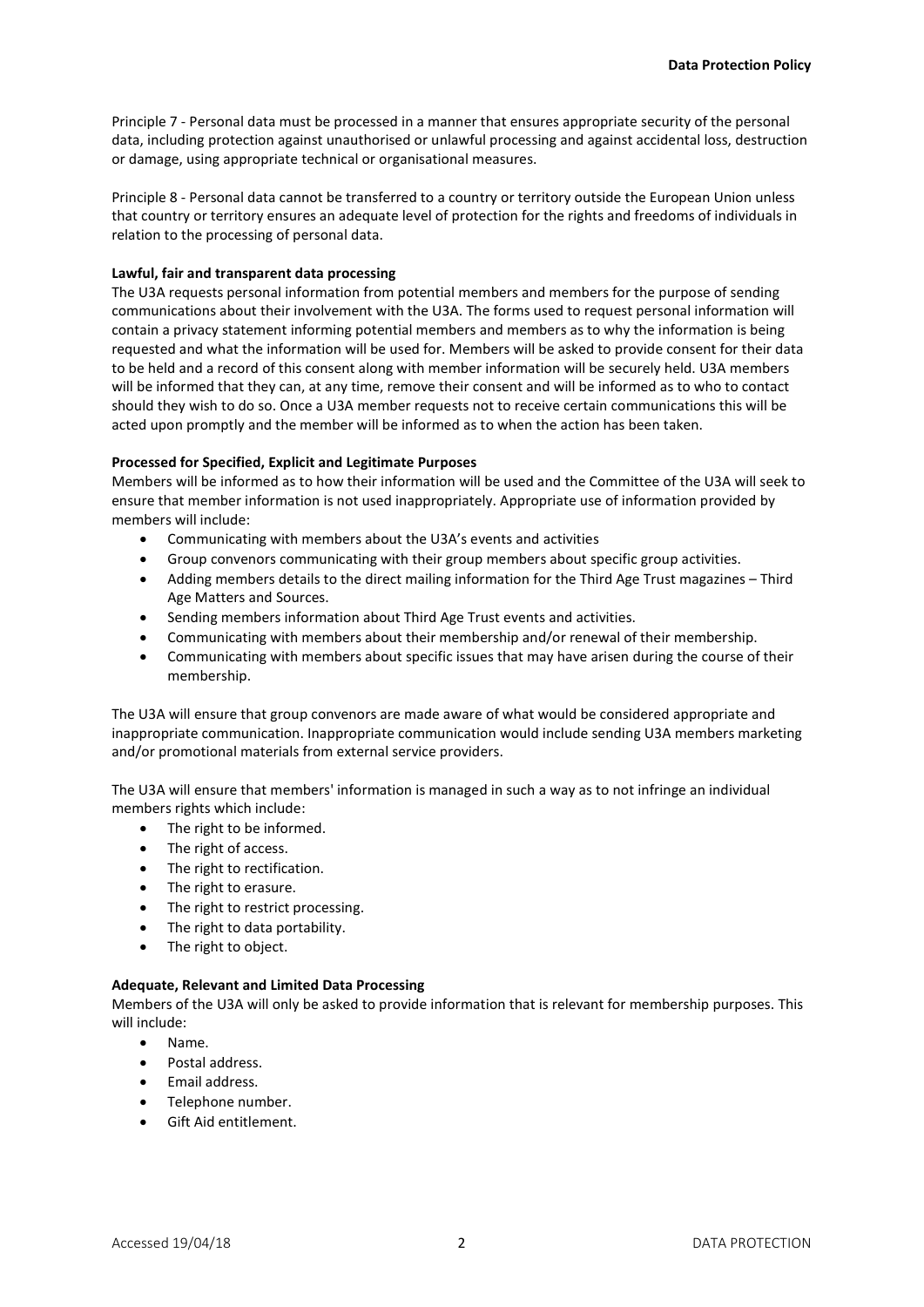Where additional information may be required, such as health-related information, this will be obtained with the specific consent of the member who will be informed as to why this information is required and the purpose that it will be used for.

Where the U3A organises a trip that requires next of kin information to be provided, the U3A will require the member to gain consent from the identified next of kin. The consent will provide permission for the information to be held for the purpose of supporting and safeguarding the member in question. Were this information to be needed as a one off for a particular trip or event then the information will be deleted once that event or trip has taken place unless it was to be required – with agreement – for a longer purpose. The same would apply to carers who may attend either a one-off event or on an ongoing basis to support a U3A member with the agreement of the U3A.

There may be occasional instances where a members' data needs to be shared with a third party due to an accident or incident involving statutory authorities. Where it is in the best interests of the member or the U3A in these instances where the U3A has a substantiated concern then consent does not have to be sought from the member.

### Accuracy of Data and Keeping Data up to Date

The U3A has a responsibility to ensure members' information is kept up to date. Members will be informed to let the membership secretary know if any of their personal information changes. In addition, on an annual basis the membership renewal forms will provide an opportunity for members to resubmit their personal information and reconfirm their consent for the U3A to communicate with them.

### Accountability and Governance

The U3A Committee are responsible for ensuring that the U3A remains compliant with data protection requirements and can evidence that it has. For this purpose, those from whom data is required will be asked to provide written consent. The evidence of this consent will then be securely held as evidence of compliance. The U3A Committee shall ensure that new members joining the Committee receive an induction into how data protection is managed within the U3A and the reasons for this. Committee Members shall also stay up to date with guidance and practice within the U3A movement and shall seek additional input from the Third Age Trust National Office should any uncertainties arise. The Committee will review data protection and who has access to information on a regular basis as well as reviewing what data is held.

## Secure Processing

The committee members of the U3A have a responsibility to ensure that data is both securely held and processed. This will include:

- Committee members using strong passwords.
- Committee members not sharing passwords.
- Restricting access of sharing member information to those on the Committee who need to communicate with members on a regular basis.
- Using password protection on laptops and PCs that contain or access personal information.
- Using password protection or secure cloud systems when sharing data between committee members and/or group convenors.
- Paying for firewall security to be put onto Committee Members' laptops or other devices.

The U3A has contracted for services from with the following 3rd party data processors:

- membermojo ltd
- Fleet Graphics Tewksbury

The committee has scrutinised the Terms and Conditions of each supplier and judge that they are GDPR compliant.

#### Subject Access Request

U3A members are entitled to request access to the information that is held by the U3A. The request needs to be received in the form of a written request to the Membership Secretary of the U3A. On receipt of the request, the request will be formally acknowledged and dealt with within 14 days unless there are exceptional